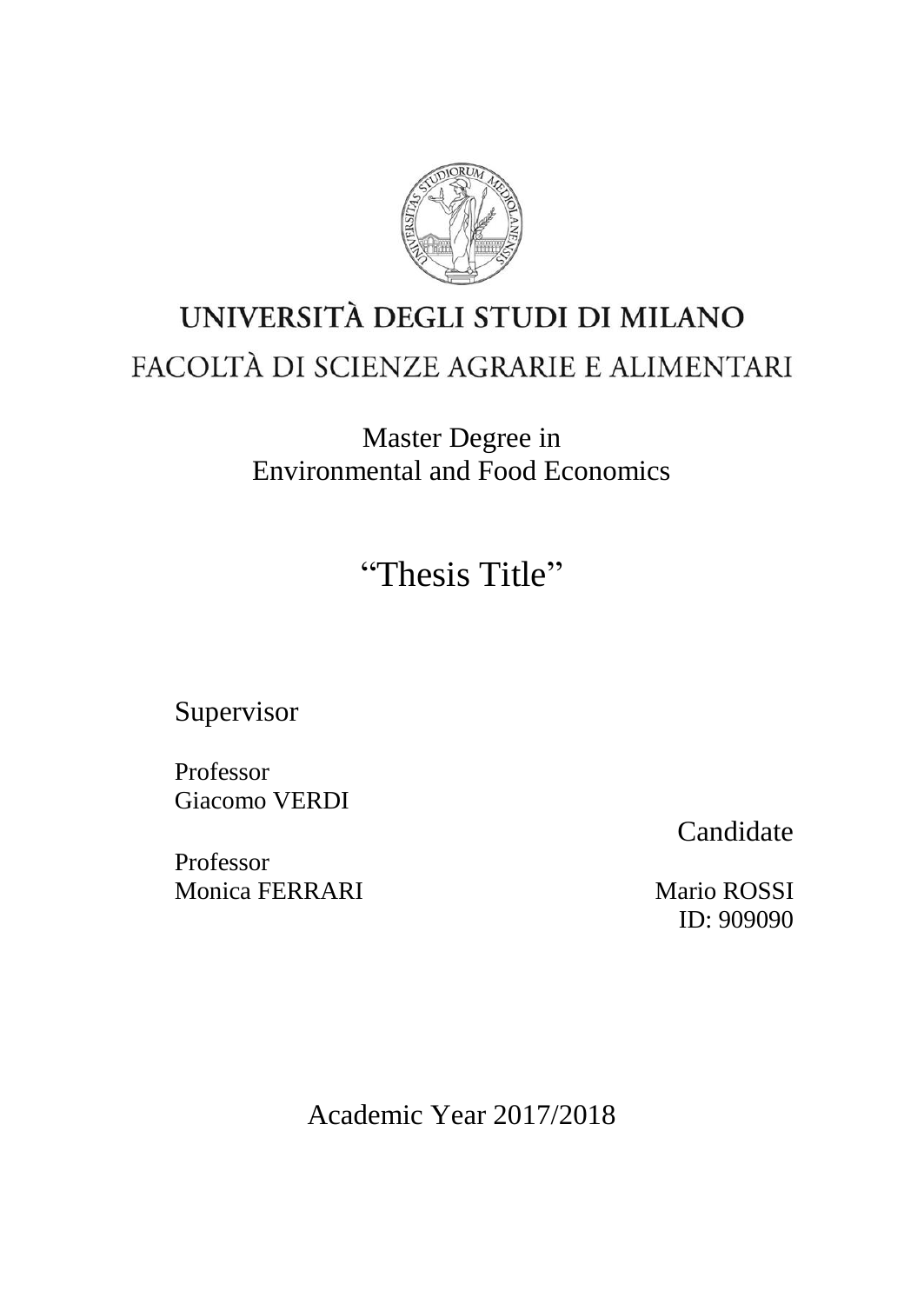# **Dedication/Acknowledgements**

(optional)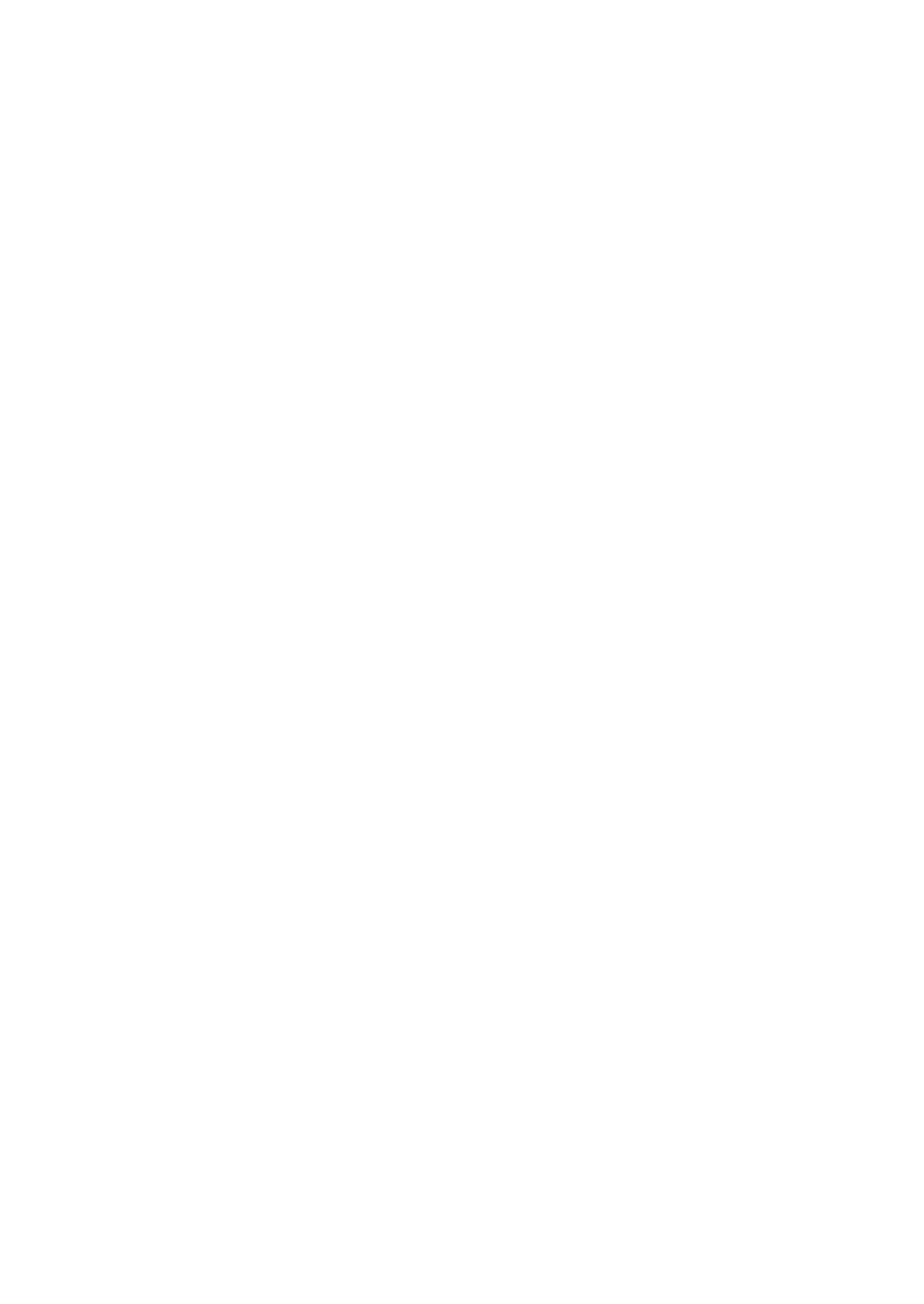# **Abstract**

300-350 words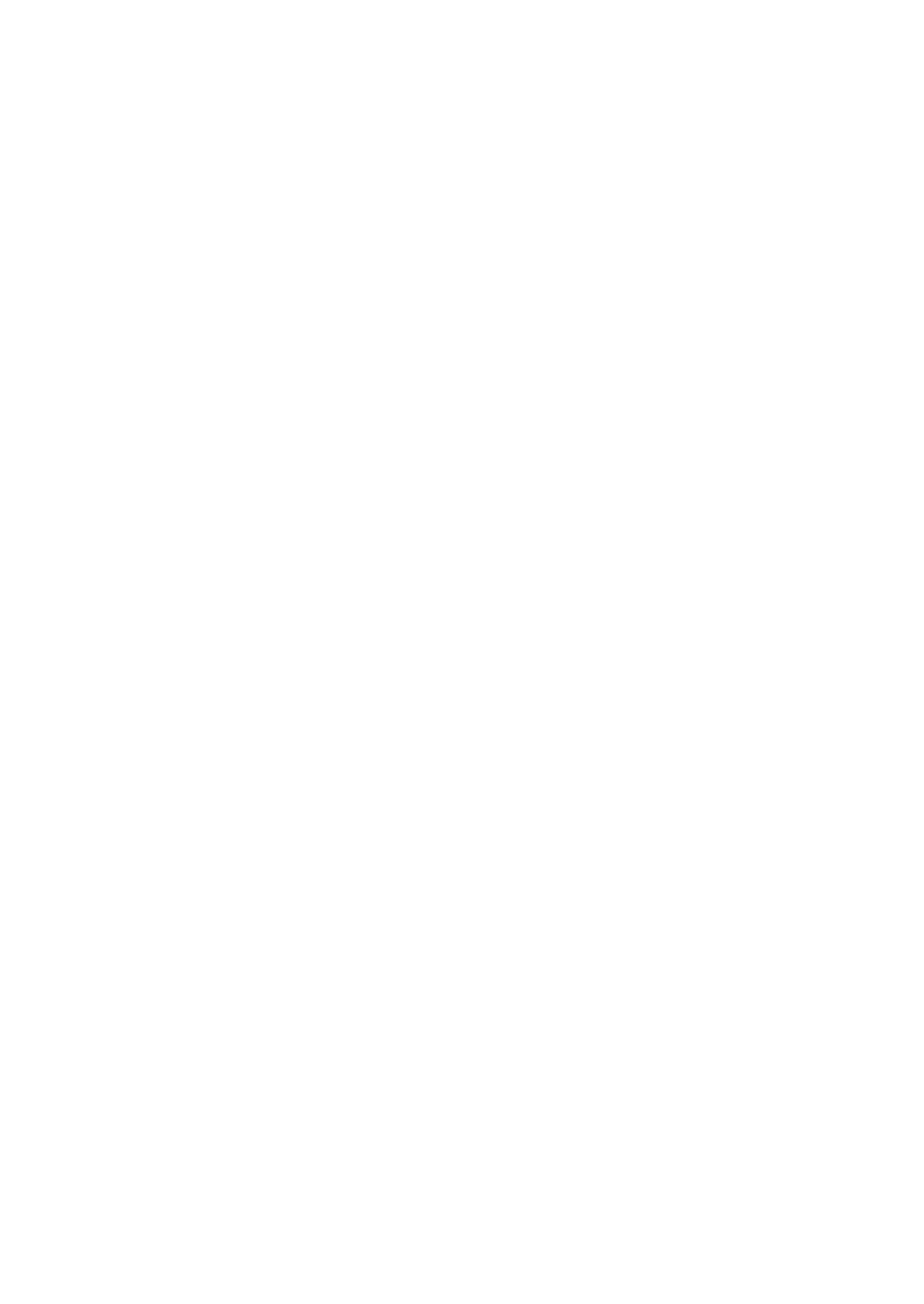| <b>Chapter 1. Structure of the thesis</b>       |                         |
|-------------------------------------------------|-------------------------|
| 1.1. Order of chapters                          | 1                       |
| 1.2. Style                                      | 1                       |
| $1.2.1.$ Margins                                | 1                       |
| <b>Chapter 2. Figures, tables and equations</b> | 3                       |
| 2.1. Sample text                                | $\overline{\mathbf{4}}$ |
| 2.1.1. Paragraph                                | $\overline{4}$          |
| <i>i.</i> Sub-paragraph                         | $\overline{4}$          |
| <i>ii.</i> Some other details                   | $\overline{4}$          |
| <b>Chapter 3. Conclusions</b>                   | 5                       |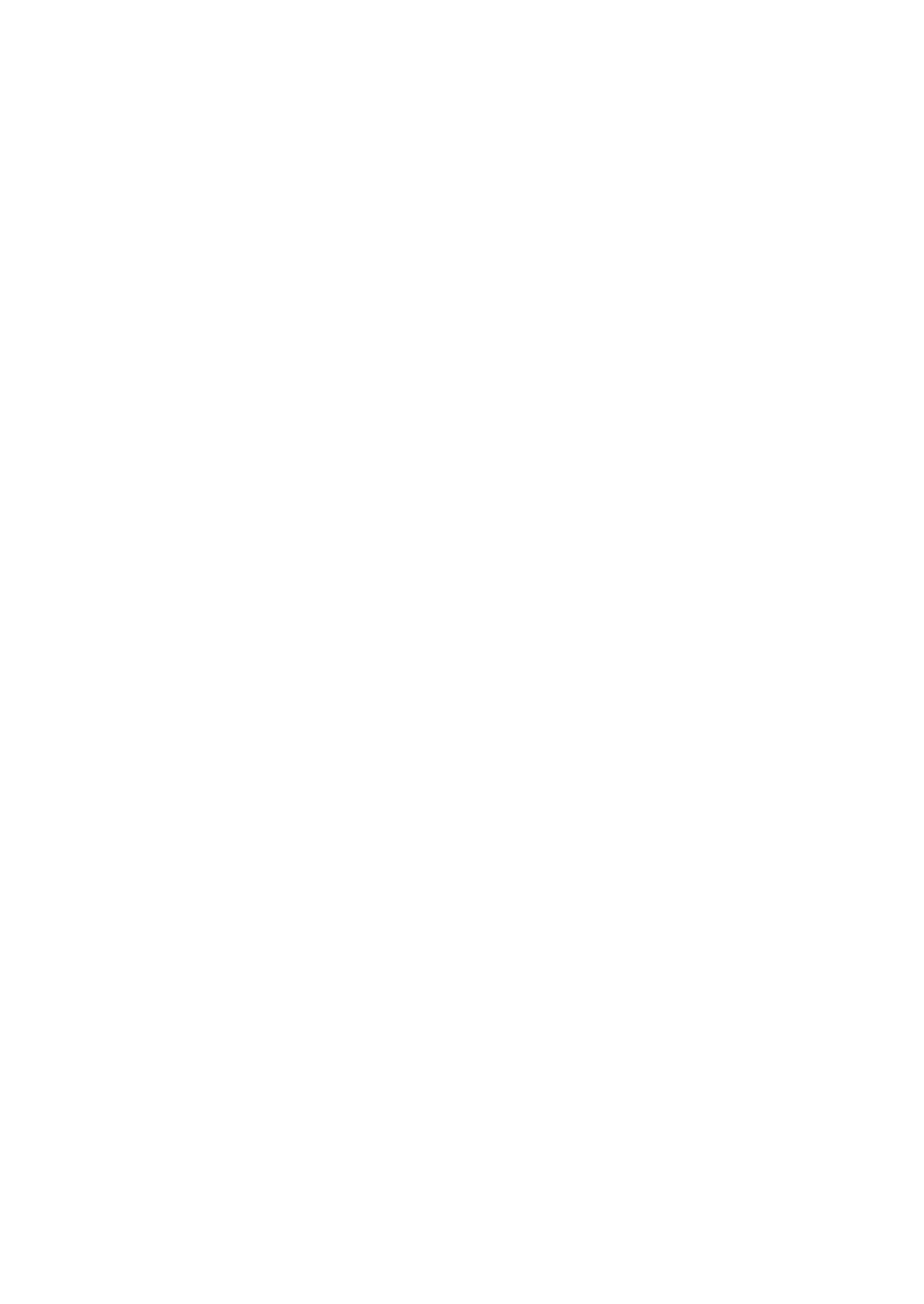## **List of Acronyms**

| FDI.       | Foreign Direct Investments      |
|------------|---------------------------------|
| <b>FSC</b> | Forest Stewardship Council      |
| GDP        | Gross Domestic Product          |
| <b>IFS</b> | International Featured Standard |
| <b>WWF</b> | World Wildlife Fund             |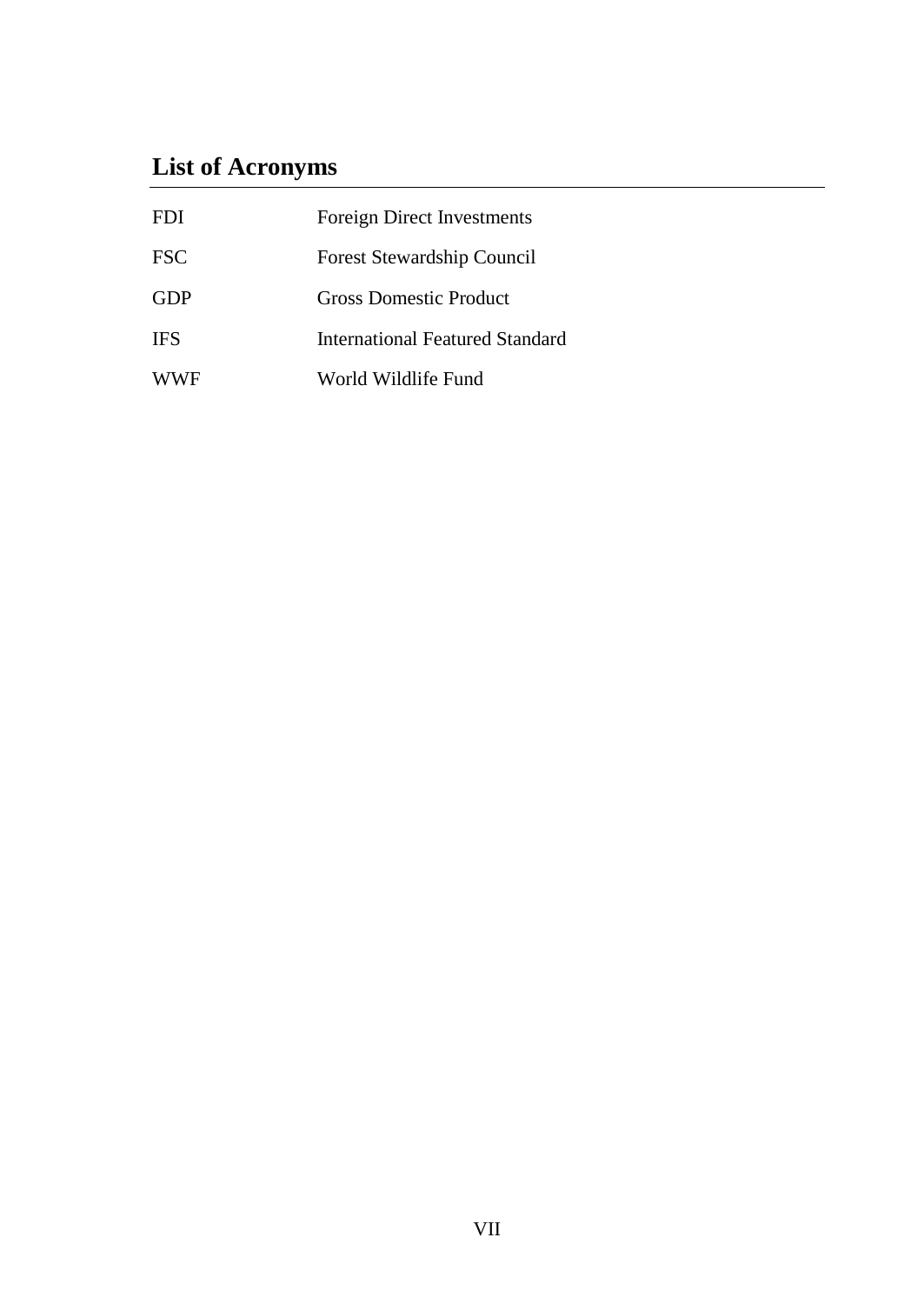## <span id="page-8-0"></span>**Chapter 1. Structure of the thesis**

The thesis has to be max 80 pages, excluding appendix and references.

Chapters have to start on odd pages.

## <span id="page-8-1"></span>1.1. **Order of chapters**

- Title page;
- Dedication/Acknowledgments (optional);
- Abstract:
- Table of contents;
- List of figures/tables/equations/acronyms (if applicable);
- Main text:
- Appendix;
- References.

The thesis has to be printed in B5 format.

### <span id="page-8-2"></span>1.2. **Style**

- Main text: Times New Roman  $11$  line spacing:  $1,15$  top and bottom spacing: 5pt - justified
- Title 1: Times New Roman  $20 **bold bottom** spacing: 20 pt$
- Title 2: Times New Roman  $16 *bold top*$  and bottom spacing: 15 pt
- Title 3: Times New Roman  $14 *bold top*$  and bottom spacing: 12 pt
- Title 4 (if needed): Times New Roman  $12 \text{italic}$  top and bottom spacing: 10pt

### <span id="page-8-3"></span>**1.2.1. Margins**

Set symmetrical margins.

- Top: 3 cm
- Bottom: 3 cm
- Internal: 3 cm, external: 2 cm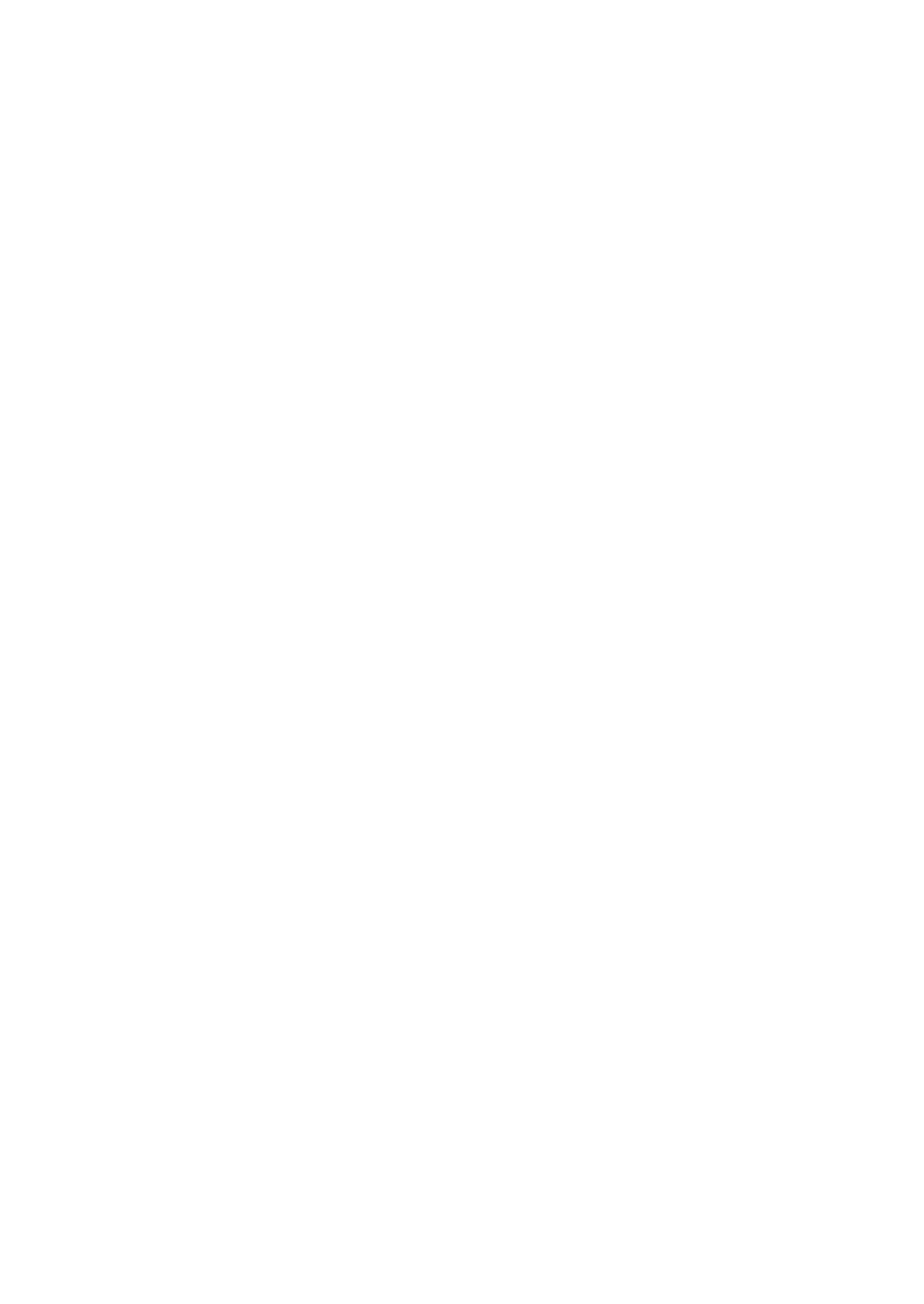## <span id="page-10-0"></span>**Chapter 2. Figures, tables and equations**

Figures and tables have to be centered.

Description of figures and tables: Times New Roman 10 – grey – centered Always write the source.





Equations have to be placed inside a 3 columns table, borders will be hidden.

In the rightmost cell, write the reference of the equation: chapter number + formula number.

$$
p \cdot v = n \cdot R \cdot T \tag{2.1}
$$

Source: Pexels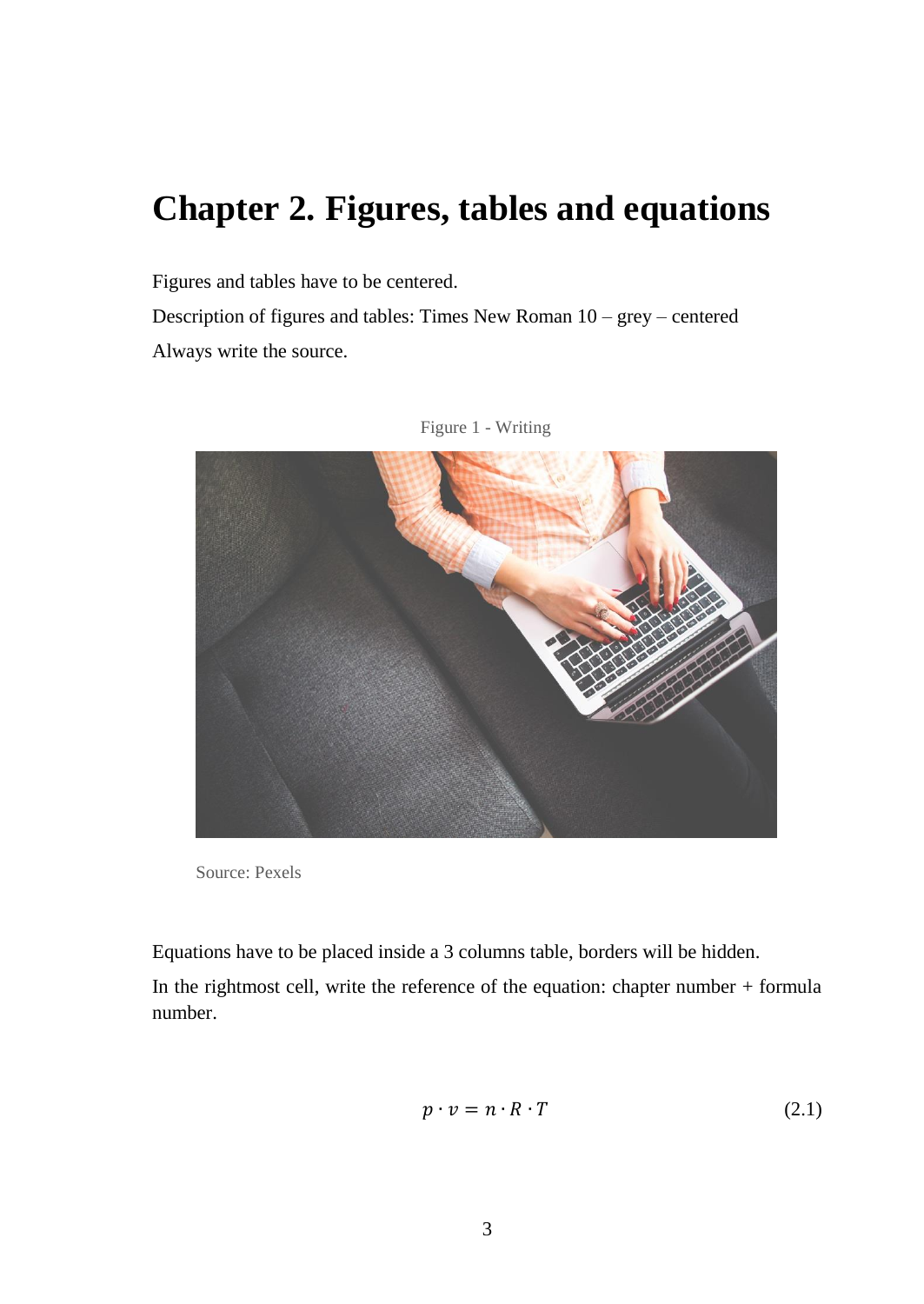### <span id="page-11-0"></span>2.1. **Sample text**

Pellentesque commodo convallis nibh id consectetur. Sed sem leo, lacinia ut ipsum in, consequat lobortis ante. Nunc felis arcu, lobortis et purus eu, fermentum pretium mi. Praesent ut mollis sapien, sed tempor leo. Fusce a ultrices nulla. Duis blandit ac elit eget rhoncus. Pellentesque tempus justo in faucibus hendrerit.

Donec suscipit velit in lorem dictum lacinia. Sed porta sollicitudin quam, a maximus ex sodales sed. Ut sagittis ac orci vel commodo. Aenean faucibus, justo nec mollis placerat, mi leo egestas dui, non blandit felis nulla ac orci. Mauris id efficitur eros, at pretium arcu. Mauris quis turpis in augue scelerisque malesuada sit amet a tortor. Nam enim elit, vestibulum ac diam id, luctus convallis nibh. Proin accumsan mauris et libero pretium placerat. Ut congue imperdiet mauris id auctor.

#### <span id="page-11-1"></span>**2.1.1. Paragraph**

Aliquam tristique ut magna quis accumsan. Sed id elementum augue. Vestibulum ut urna neque. Morbi vel consectetur dolor, et vulputate magna. Pellentesque pharetra, velit in porttitor consequat, sapien ante euismod dui, vel varius sem orci ac velit. Pellentesque mollis elementum viverra. Suspendisse ut iaculis metus. Praesent luctus imperdiet neque, non mattis lectus facilisis id. Aenean ut turpis scelerisque, suscipit augue eget, rutrum nunc. Etiam iaculis metus id pellentesque elementum.

#### <span id="page-11-2"></span>*i. Sub-paragraph*

Nunc ornare volutpat sem eget ultrices. Nunc tristique nisl quis leo commodo, sit amet mollis velit tincidunt. Donec aliquet mauris in lectus blandit, at volutpat purus accumsan. Aenean eu diam ligula. Aliquam fermentum nunc quis tellus commodo, non vestibulum justo fringilla. Morbi faucibus, lectus tempor viverra elementum, ipsum arcu tempus neque, non porttitor mauris turpis quis felis. Duis vitae purus quis odio dictum convallis quis in velit.

#### <span id="page-11-3"></span>*ii. Some other details*

Aenean faucibus, justo nec mollis placerat, mi leo egestas dui, non blandit felis nulla ac orci. Mauris id efficitur eros, at pretium arcu. Mauris quis turpis in augue scelerisque malesuada sit amet a tortor. Nam enim elit, vestibulum ac diam id, luctus convallis nibh. Proin accumsan mauris et libero pretium placerat. Ut congue imperdiet mauris id auctor.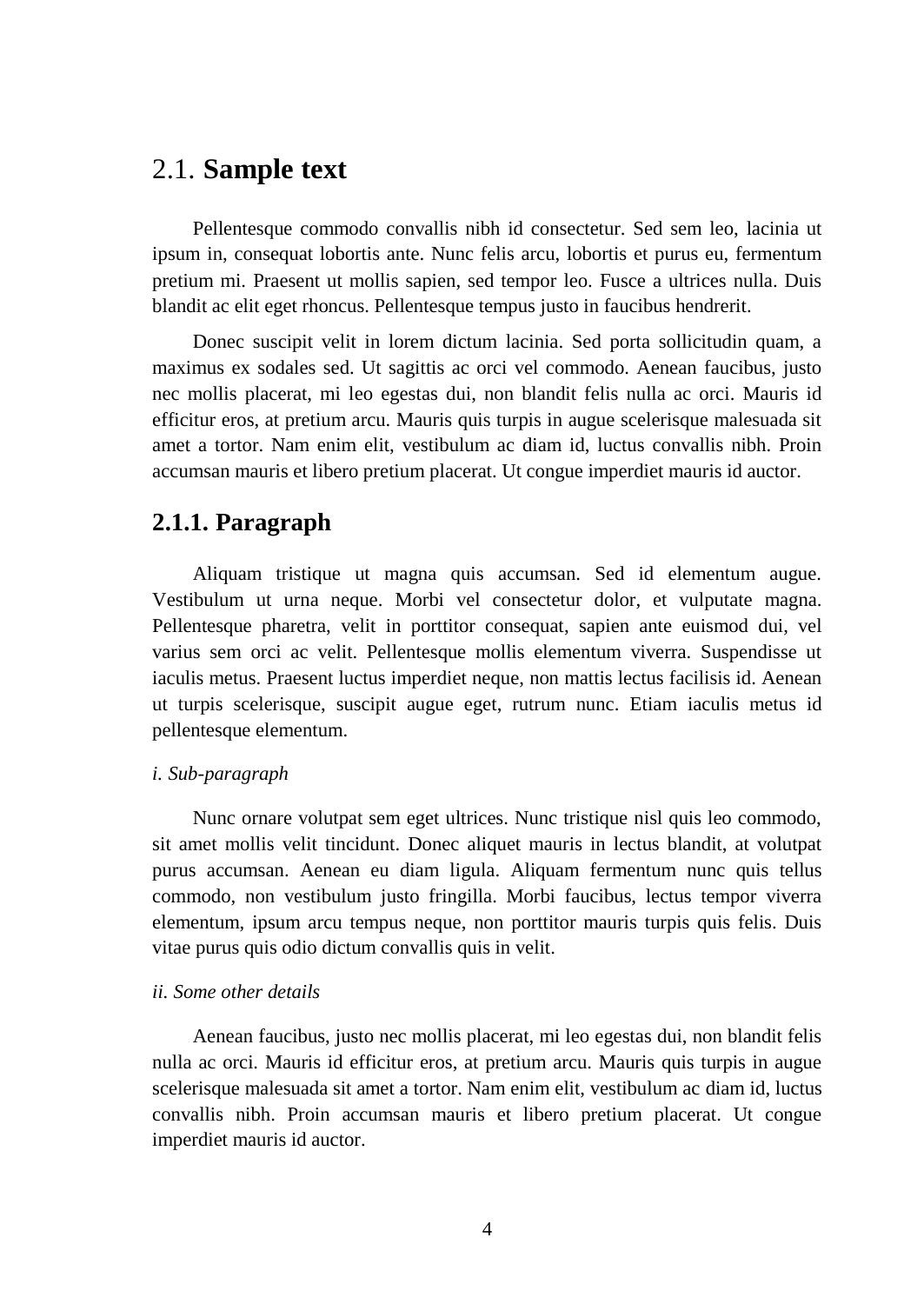## <span id="page-12-0"></span>**Chapter 3. Conclusions**

In volutpat scelerisque quam, fringilla varius mi consectetur ac. Nullam ac ex tristique, laoreet massa eget, interdum diam. Cras ac sem posuere, imperdiet dui condimentum, sagittis felis. Etiam vehicula tortor a enim maximus, ut mattis massa tristique. Fusce sed orci sed dolor euismod pellentesque eget at felis. Sed ac ultricies mi, nec imperdiet leo. Nullam sagittis ex ipsum. Morbi vulputate lacus libero, tristique luctus diam auctor vel. Curabitur viverra libero purus, quis iaculis lectus efficitur ac. Maecenas ut mauris nec massa volutpat finibus. Fusce maximus sollicitudin tellus sit amet rutrum. Vivamus dolor eros, blandit et nibh a, elementum venenatis arcu. In vel purus maximus, commodo felis eu, cursus risus. Phasellus cursus commodo magna a placerat. Nulla facilisi. Cras fermentum feugiat tortor quis viverra. (Cordua, 2017)

Aliquam ac tincidunt orci. Donec dignissim, nulla sit amet suscipit malesuada, neque odio laoreet metus, in porta velit mauris eu libero. Sed vestibulum nulla quis eros facilisis, nec interdum tellus consectetur. Integer tempor rutrum tellus. Aenean rhoncus vehicula sodales. Nam ultrices egestas consectetur. Nunc nunc tortor, vulputate non dolor eget, tempus aliquet est. Aenean quis congue velit, sed vehicula ligula. Nunc sollicitudin ac arcu sit amet fermentum. Maecenas blandit nec diam in ullamcorper. Cras euismod sagittis eros at tempus. Etiam pellentesque dolor tellus. Aenean ullamcorper, ipsum eget tincidunt rutrum, diam leo hendrerit magna, vitae fermentum nulla enim vel arcu. Nulla ligula neque, commodo congue suscipit non, aliquam nec libero.(EFE Students, 2017)